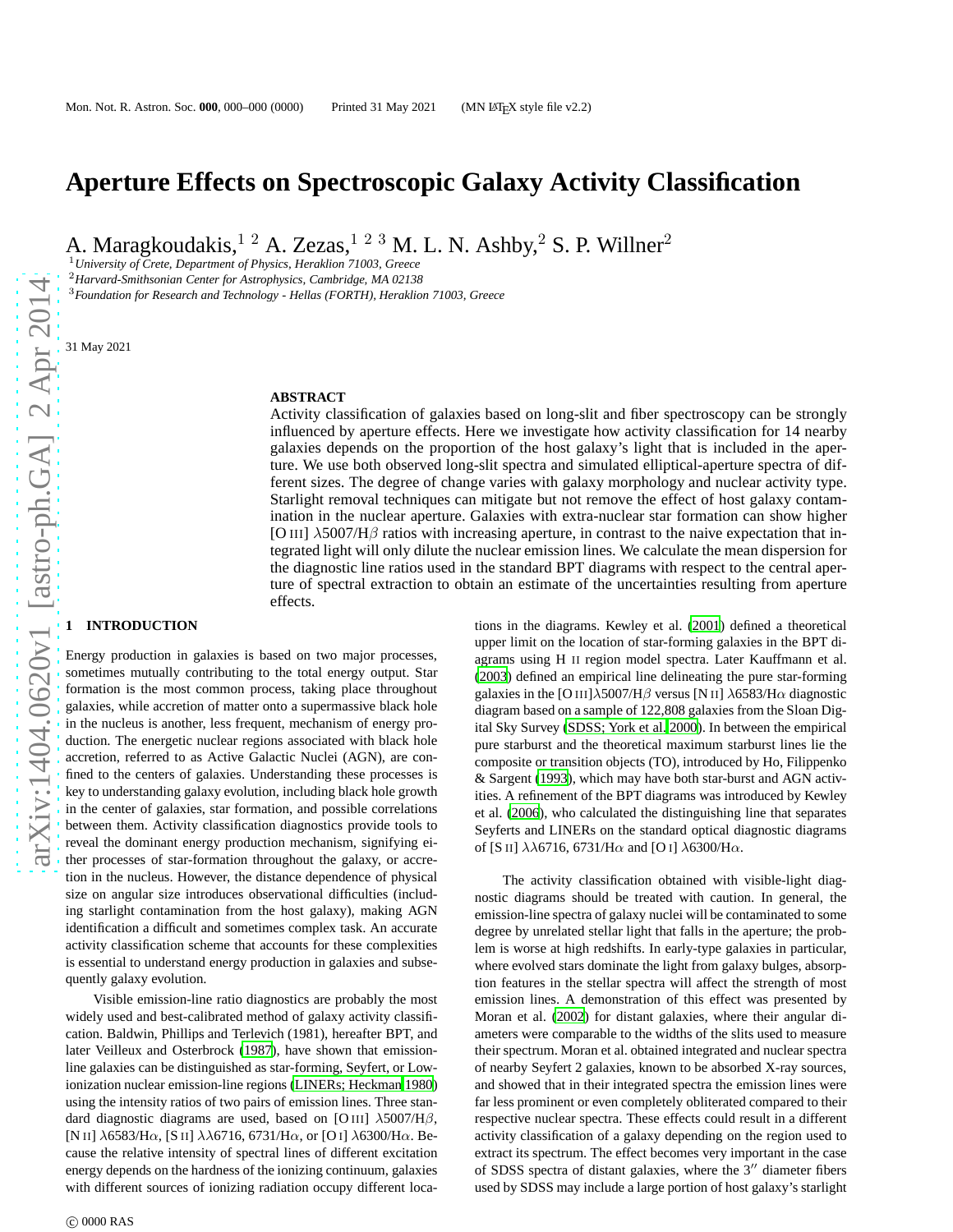or in some cases the whole galaxy's light. It is important to address this issue and examine if starlight subtraction methods are capable of correcting it.

Over the last decade starlight subtraction methods that can estimate and subtract the contamination by the host galaxy have been introduced (e.g., [Sarzi et al. 2007](#page-15-8); [Hao et al. 2005\)](#page-15-9). One of the most common approaches for starlight subtraction involves the use of templates, derived from spectra of several different galaxies (e.g., [Ho, Filippenko & Sargent 1997a\)](#page-15-10). More recent methods (e.g., STARLIGHT; [Cid Fernandes et al. 2005](#page-15-11); [Mateus et al. 2006](#page-15-12)) fit a model spectrum constructed from population synthesis techniques using a linear combination of stellar libraries. However, due to multiple parameters involved in the fitting process (e.g., metallicity, multiple stellar populations, extinction) along with the complexity of dealing with the AGN component, star formation, and the interstellar medium (ISM), the degree to which starlight subtraction methods can account for the contribution of starlight is still unclear.

Even with optimal starlight subtraction, emission line ratios can still vary with aperture size. One of the major reasons is the presence of extra-nuclear star-forming activity enhancing the integrated flux of emission lines. Another factor can be the metallicity gradient observed in disk galaxies (e.g., [Ferguson, Gallagher, & Wyse 1998](#page-15-13)), as lower-metallicity H II regions in the outer parts of galaxy discs are capable of producing high-excitation emission lines. When observing the integrated spectra of galaxies both effects may impact the line ratios and subsequently galaxy classification.

This paper examines how the BPT activity classification changes as a function of how much of the host galaxy's light that is included in the extraction aperture and the degree to which starlight removal techniques can mitigate the effect of host galaxy light. We use long-slit spectra for different types of galaxies in order to extract spectra of different-sized apertures and measure how the activity classification depends on the amount of host galaxy light included. Section 2 presents the study sample and reviews its properties. Section 3 describes the spectral extraction techniques used and the analysis thereof. Section 4 summarizes our results and discusses the effectiveness of starlight subtraction, and Section 5 presents our conclusions and discusses how spectra of more distant galaxies are affected by aperture effects.

## **2 SAMPLE SELECTION**

The galaxies used in our analysis were selected from the Star Formation Reference Survey [\(SFRS; Ashby et al. 2011](#page-15-14)), an on-going multi-wavelength project studying the properties of star formation in nearby galaxies. Nearby galaxies with large surface are optimal candidates to test aperture effects by extracting spectra from incrementally increasing aperture widths. Therefore, for this study we excluded point-like sources, while at the same time we avoided galaxies with major axis diameter similar to the spectrograph slit length. The last criterion was introduced in order to avoid skysubtraction procedures which would require a separate sky exposure, keeping the analysis as simple and unbiased as possible. Because we are examining how activity classification is affected by aperture effects, we included galaxies of different activity classifications, (star-forming, LINER, Seyfert) based on their nuclear spectra (Maragkoudakis et al, in prep). Out of the 50 objects observed so far, 11 fulfill the above criteria.

In order to account for different morphological types the SFRS sample was supplemented by elliptical galaxies, known to host an AGN. The galaxies used were 3C 033, 3C 084, and 3C 296, selected based on the sample of [Buttiglione et al. \(2009\)](#page-15-15). The basic parameters of the final sample of 14 galaxies used in our study are presented in Table [1.](#page-2-0)

With the exception of NGC 4704 at 122.8 Mpc, UGC 9412 at 198.7 Mpc, and 3C 033 at 252 Mpc, the objects in the sample are located within 92 Mpc with a mean distance of 79.8 Mpc. The majority of the galaxies are of spiral morphological types based on NASA/IPAC Extragalactic Database (NED), which is based on de Vaucouleurs system [\(de Vaucouleurs, 1995\)](#page-15-16). Their integrated photometry was obtained from the SDSS database and corresponds to G-band Petrosian magnitudes [\(Blanton et al. 2001\)](#page-15-17).

#### **3 OBSERVATIONS AND ANALYSIS**

The long-slit spectra were acquired using the FAST Spectrograph [\(Fabricant et al. 1998](#page-15-18)) mounted at the 60-inch Tillinghast telescope at Fred Lawrence Whipple Observatory during the period from March to May 2012. We used a 3" wide, 6' long slit oriented along the major axis of each galaxy with a 300 l/mm grating providing a dispersion of 1.47 Å pixel<sup>-1</sup>, and resolution of 322 km/s (5.993 Å) as measured from the full width at half maximum (FWHM) of the O I 5577 Å sky line. The exposure times varied from 600 to 1800 seconds, and the spectra were obtained using the  $2688 \times 512$  pixel FAST3 CCD, covering the 3500-7400 Å spectral range.

The spectra were analyzed using IRAF (Image Reduction and Analysis Facility; Tody, D. [1986](#page-15-19)). All standard initial procedures of bias subtraction and flat fielding as well as wavelength calibration using arc-lamp exposures, were performed on the two-dimensional CCD images. The integrated spectra of all galaxies were extracted at first using the "APALL" task. Extracting the integrated spectra is an essential part of the analysis in order to obtain their activity classification based on the standard long-slit spectroscopic analysis and also to estimate the full extent of the galaxies along the slit. The size of the extraction aperture was based on the width of the spatial profile of the spectrum and was defined up to the point that the galaxy's luminosity was indistinguishable from the level of the background. The sky subtraction was also performed by "APALL", and the level of the background was defined from regions in the spatial direction of the spectrum that do not contain any light from the source. The uncertainties were also calculated by "APALL" as the square root of the counts in each dispersion-axis bin. Flux calibration was applied using standard star exposures, which were processed in the same way as the galaxy spectra. Lastly, we measured the location of characteristic lines from all galaxy spectra in order to calculate their redshift and correct them to their rest frame.

Our first approach is to examine line ratios along the slits to see how the line ratios change and possibly influence classifications as a larger portion of starlight is gradually incorporated in the extracted spectrum. To achieve this, we began the spectral extraction from a small central aperture (3 pixels (3.51′′) wide) and repeated the process by increasing the aperture width in steps of 2 pixels (2.34′′) along the major axis until the entire galaxy was covered. The minimum size of the central aperture was determined from the average value of seeing at the time of the observations. We obtained 10 to 42 sub-spectra for each galaxy depending on its apparent size. All the steps of flux calibration and redshift correction were also performed in each individual sub-spectrum of every galaxy before proceeding to measure their emission lines.

The next step in our analysis was to simulate elliptical apertures of various sizes based on the spectra extracted from differ-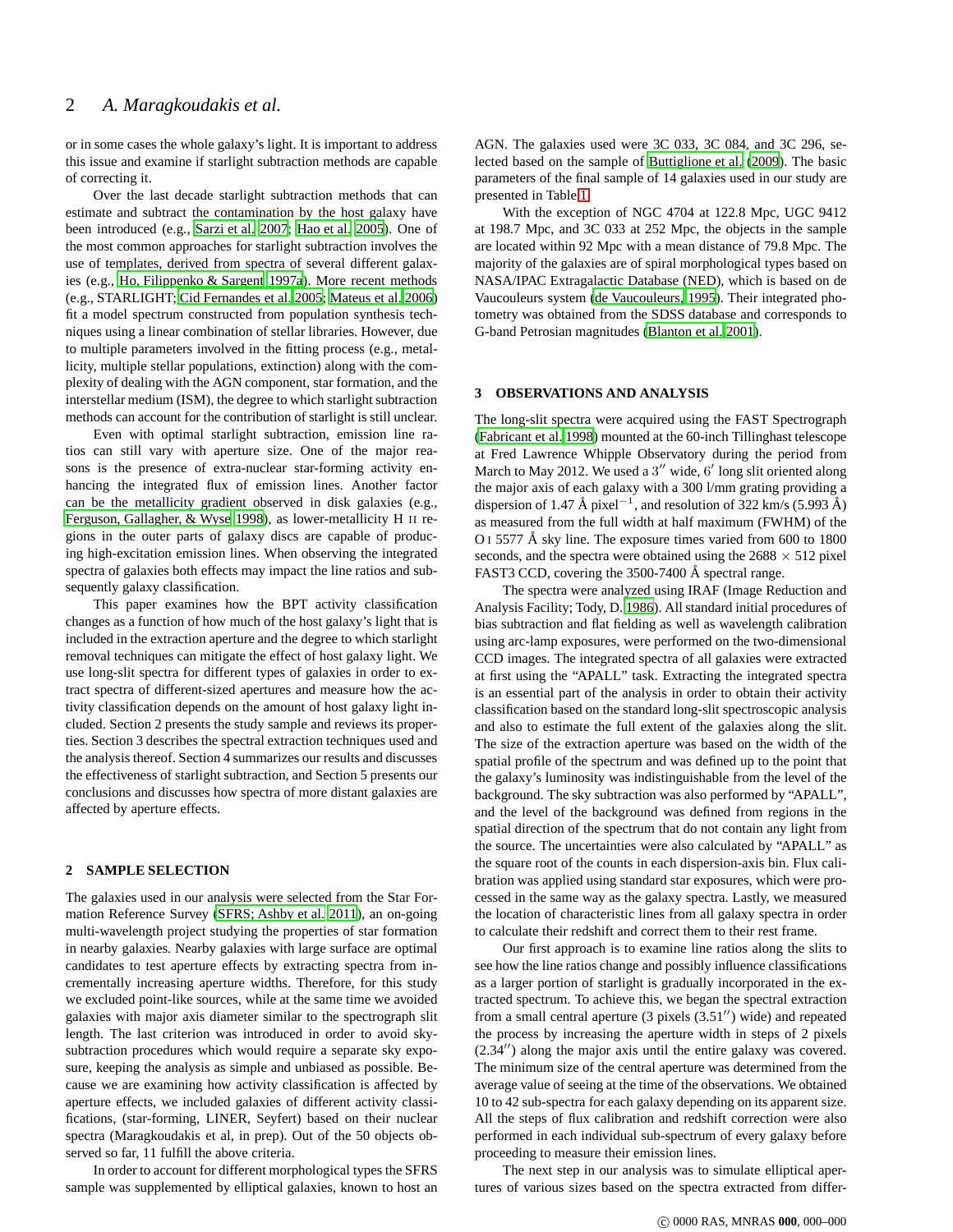| Galaxy            | Morphology       | SDSS $m_q$<br>(mag) | Distance<br>(Mpc) | Exposure<br>(s) | Classification<br>(Nucleus) | D25 Angular Diameter<br>(arcmin) |
|-------------------|------------------|---------------------|-------------------|-----------------|-----------------------------|----------------------------------|
| <b>NGC 2608</b>   | SB(s)b           | $13.520 \pm 0.021$  | 36.3              | 1800            | Hн                          | 2.3(1.7)                         |
| NGC 2731          | S?               | $13.756 + 0.081$    | 35.0              | 900             | H II                        | 0.8(0.9)                         |
| <b>NGC 3306</b>   | SB(s)m?          | $14.025 \pm 0.007$  | 46.6              | 1800            | H <sub>II</sub>             | 1.3(0.9)                         |
| <b>NGC 4412</b>   | $SB(r)b$ ? pec   | $12.972 \pm 0.002$  | 30.6              | 1200            | Sy2                         | 1.4(1.1)                         |
| <b>NGC 4491</b>   | SB(s)a           | $13.327 \pm 0.003$  | 16.8              | 600             | Hн                          | 1.7(1.6)                         |
| <b>NGC 4500</b>   | SB(s)a           | $13.070 \pm 0.037$  | 52.0              | 600             | H II                        | 1.6(0.9)                         |
| <b>NGC 4704</b>   | $SB(rs)$ bc pec  | $14.255 + 0.004$    | 122.8             | 1200            | Sy2                         | 1.0(0.9)                         |
| <b>NGC 4868</b>   | SAab?            | $13.662 \pm 0.109$  | 74.0              | 600             | Hн                          | 1.6(1.4)                         |
| <b>NGC 5660</b>   | SAB(rs)c         | $13.358 + 0.022$    | 38.9              | 1800            | H II                        | 2.8(1.6)                         |
| <b>UGC 6732</b>   | S <sub>0</sub> ? | $13.533 \pm 0.002$  | 53.6              | 600             | <b>LINER</b>                | 0.9(1.6)                         |
| <b>UGC 9412</b>   | S?               | $13.913 \pm 0.003$  | 198.7             | 1800            | Syl                         | 0.6(0.4)                         |
| 3C 033            |                  | $15.772 + 0.005$    | 251.8             | 1800            | Sy2                         | 0.7(0.8)                         |
| 3C 084 / NGC 1275 | pec              | $12.079 \pm 0.659$  | 68.2              | 600             | <b>LINER</b>                | 2.2(2.0)                         |
| 3C 296 / NGC 5532 |                  | $12.698 \pm 0.009$  | 91.2              | 900             | Sy2                         | 0.6(0.7)                         |

<span id="page-2-0"></span>**Table 1.** Galaxy Characteristics.

Column (1) Galaxy name; Column (2) Morphological types obtained from NED; Column (3) Integrated SDSS G-band apparent magnitudes taken from Ashby et al. [\(2011](#page-15-14)); Column (4) Distances in Mpc taken from Ashby et al. for the SFRS sample and NED for the elliptical galaxies; Column (5) Exposure time of each object's observation in seconds; Column (6) Activity classifications based on the nuclear spectra of galaxies (Maragkoudakis et al, in prep); Column (7) D25 angular diameters taken from Ashby et al. [\(2011](#page-15-14)) for the SFRS galaxies, and from the Third Reference Catalogue of Bright Galaxies (RC3; [de Vaucouleurs et al. \(1991\)](#page-15-20)) for the elliptical galaxies except for 3C033, which was obtained from 2MASS  $K_s$  band survey [\(Jarrett et al. \(2003](#page-15-21))). The value in the parentheses is the maximum angular diameter used for spectral extraction.

ent apertures along the major axis. This way we produce spectra resembling those obtained with optical fiber spectrographs. To do so we started with a central (3-5 pixels wide along the major axis) aperture. In order to simulate spectra from larger elliptical apertures we incrementally added spectra from emulated elliptical annuli of increasing radius. Each successive annulus was derived from the spectrum of two 2-pixel wide (2.34′′) rectangular apertures at equal distance on either side from the center of the galaxy. Then, using G-band images of the galaxies taken from the SDSS DR8 [\(SDSS DR8; Aihara et al. 2011\)](#page-15-22), we measured the broadband emission in each of the rectangular apertures as well as in the elliptical annulus with major and minor axes enclosing these regions and position angle equal to that of the long-slit (Figure [1\)](#page-2-1). The sky background was defined from source-free regions on the SDSS images and then subtracted from the regions of interest. The ratio of the intensity in the elliptical annulus to the intensity inside the rectangular apertures provides the multiplicative factor needed to simulate the spectrum of an elliptical annulus based on the spectrum of the rectangular apertures. This way we emulate the spectrum from an elliptical annulus, assuming that the spectrum along the major axis is representative of the spectrum in the rest of the galaxy at the same galactocentric radius. This is an important step in order to account for the increasing area of the galaxy in larger galactocentric radii that is not accounted for in the equal rectangular apertures along the long-slit spectra.

For the central region of each galaxy, we used a single rectangular region to extract the spectrum and an elliptical region around it to calculate the weight and thus create a central elliptical spectrum, similarly to the process described previously. Adding consecutive simulated elliptical annuli spectra gave us the simulated spectra of elliptical apertures of varying sizes.

In order to investigate the efficiency of starlight subtraction and the degree to which it can improve the inclusion of additional extra-nuclear light, we measured emission lines from simulated spectra with and without starlight subtraction. We removed



**Figure 1.** SDSS *q*-band image of NGC 4500. Parallel lines show the long slit, and ellipses show an example annulus, in this case 34′′ in diameter. The intersection of the long slit and the annulus apertures denotes the rectangular regions used to create the spectrum of the elliptical annulus.

<span id="page-2-1"></span>the starlight contribution from all the long-slit and integrated elliptical aperture sub-spectra of each galaxy using the STARLIGHT v.04 starlight subtraction code. STARLIGHT fits the observed spectrum using linear combinations of simple stellar populations (SSPs) based on the models of Bruzual & Charlot (2003). The fit was performed on emission-line-free regions of the spectrum. The best-fit combination was subtracted, and reddening corrections were performed. The extinction  $(A_V)$  is a fitted parameter applied to the unreddened stellar models. In our analysis we used the Cardelli reddening law [\(Cardelli, Clayton & Mathis](#page-15-23) [1989](#page-15-23))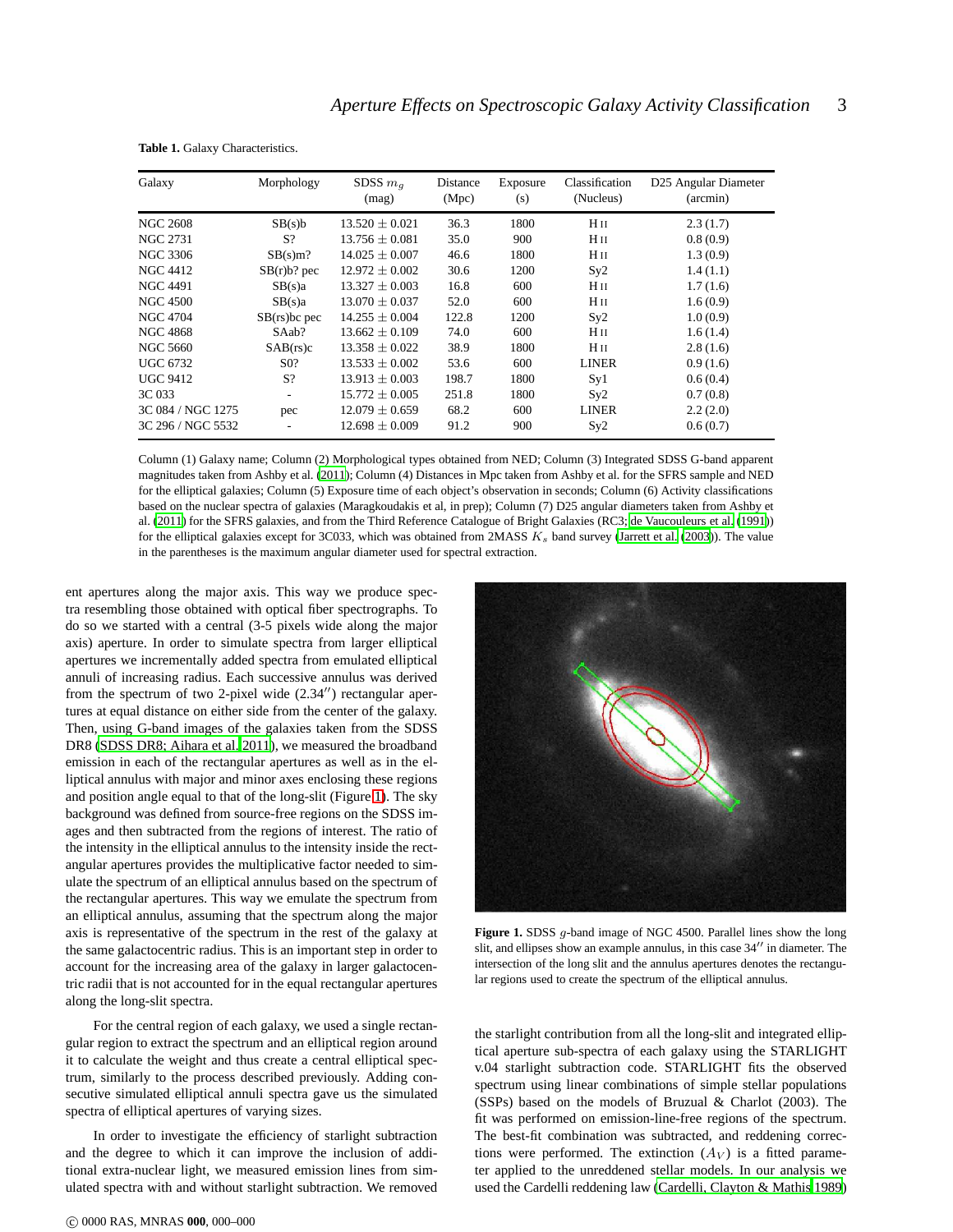# 4 *A. Maragkoudakis et al.*

with  $R_v = 3.1$ , defined as the ratio of total to selective extinction:  $R_v \equiv A_v/E(B-V)$ . To fit the starlight components we used a base of 138 SSPs, consisting of populations of 23 ages between 1Myr and 13Gyr and 6 metallicities ranging from 0.005 to 2.5 Z⊙.

After starlight subtraction we measured the intensities of the forbidden lines [O III] λ5007, [N II] λ6583, [S II] λλ6716, 6731, [O I]  $\lambda$ 6300/H $\alpha$ , and the Balmer H $\beta$  and H $\alpha$  lines for all the galaxies in both cases of long-slit and simulated-elliptical spectra. In the case of the simulated elliptical spectra we also measured emission lines without applying starlight subtraction. For this task we used SHERPA [\(Freeman et al. 2001](#page-15-24)), a modeling and fitting application designed for CIAO, the Chandra (X-Ray Observatory) Interactive Analysis of Observations software package [\(Fruscione et al. 2006](#page-15-25)). One of the advantages of SHERPA is that we are able to fit complex multi-component models and obtain the uncertainties on all parameters in the fit. The uncertainties were calculated (within  $1\sigma$  confidence intervals) by varying a given parameter's value along a grid of values while at the same time the values of all other model parameters were allowed to float to new best-fit values. We measured the emission line intensities by fitting them with a set of Gaussian functions and a constant for the continuum. All three characteristic parameters of each Gaussian (center, intensity, full width at half maximum (FWHM)) were generally free to vary. In many cases, linking parameters such as the FWHM of emission line doublets was required and applied individually in each set of lines. Additionally, in certain cases a broad component was required along with the narrow one in order to fit the Balmer emission lines. Such components can be the result of galaxy rotation or, in the case of Seyfert 1 galaxies, of emission from the broad-line region (BLR), producing line widths up to  $10^4$  km/s.

The resulting diagrams are presented in Figures [2a](#page-7-0) - [2d](#page-7-0). In NGC 4491 and UGC 6732 we could not measure any emission lines without applying starlight subtraction because they are lost in the stellar absorption features. For both NGC 4491 and NGC 4868, even in the case of starlight subtracted spectra, we were only able to obtain emission line measurements out to approximately half of their semi-major axis. NGC 4704 has a non starlight-subtracted "path" on the BPT diagrams starting at the point where the diagnostic lines were measurable, approximately at half semi-major axis distance, and extended to its final largest aperture.

The light encompassed in a given aperture depends on radius. To calculate flux as a function of radius and thus the half-light radius, we built a curve of growth from the SDSS g-band images. Additionally, we plot on the same graphs the H $\alpha$  and H $\beta$  emission line equivalent widths measured from the non-starlight subtracted spectra in order to have a sense on the continuum change and its impact on the emission lines due to stellar Balmer absorption lines. The results are presented in Figures [3a](#page-11-0) - [3d](#page-11-0). In most cases all line ratios tend to vary in the same way as a function of galactocentric radius. However, the range of their actual values differs as a result of the different sources of ionizing photons when moving from the nucleus to the outer parts of galaxies. There are also cases (e.g. NGC 2608, NGC 4500) where the equivalent widths of H $\alpha$  and H $\beta$ as a function of galactocentric radius or encompassed flux appear to show the opposite behavior compared to the BPT line-ratio. This is a good indication that the Balmer lines are those that are driving the trends of the diagnostic line ratios and hence the resulting "path" on the diagrams.

Based on the previous analysis we calculated the dispersion of every diagnostic line ratio for the H II and Seyfert galaxies. This was derived from their individual elliptical sub-spectra with respect to their central aperture. Then, we calculated the mean of the above

| <b>Table 2.</b> Diagnostic line ratio dispersion. |  |  |
|---------------------------------------------------|--|--|
|---------------------------------------------------|--|--|

<span id="page-3-0"></span>

|                                                                                                                                                                  | Hи                           |                              | Seyfert                      |                              |
|------------------------------------------------------------------------------------------------------------------------------------------------------------------|------------------------------|------------------------------|------------------------------|------------------------------|
| Line-Ratio                                                                                                                                                       | $\mu_{\sigma}$               | $\sigma$                     | $\mu_{\sigma}$               | $\sigma$                     |
| $log([O III] \lambda 5007/H\beta)$<br>$log([N II] \lambda 6583/H\alpha)$<br>$log([S II] \lambda\lambda 6716, 6731/H\alpha)$<br>$log([O I] \lambda 6300/H\alpha)$ | 0.21<br>0.18<br>0.16<br>0.21 | 0.16<br>0.08<br>0.08<br>0.10 | 0.45<br>0.34<br>0.30<br>0.41 | 0.49<br>0.31<br>0.27<br>0.36 |

The mean dispersion  $\mu_{\sigma}$  for the BPT line ratios with its corresponding standard deviation  $\sigma$  for the star-forming and Seyfert galaxies in the sample. They are derived from the dispersion of each line ratio in every starlightsubtracted elliptical aperture, with respect to the ratios in the nuclear aperture (see Section 3).

dispersion for each galaxy class with its corresponding standard deviation. In this way we obtained a sense of the uncertainties of the line-ratios used in the BPT diagrams due to the effect of the host galaxy light, which is particularly useful for higher-Z galaxies that are generally unresolved. As we see in Table [2,](#page-3-0) the largest scatter is observed in the [O III]  $\lambda$ 5007/H $\beta$  ratio of Seyfert galaxies. This is expected as the higher ionization [O III]  $\lambda$ 5007 line drops abruptly as we move farther out from the center of galaxies with AGN, as discussed in Section 4.

#### **4 DISCUSSION**

#### **4.1 GENERAL TRENDS**

As slit length or aperture size gradually increases, there is a corresponding increase in the starlight and extra-nuclear line emission in the spectra. We expected to see all emission line intensities decrease as the proportion of starlight in the extraction aperture increased, diluting the nuclear emission (e.g., [Moran et al. 2002\)](#page-15-7). In the case of galaxies hosting AGN, as we move farther away from the central regions we expected the intensities of higher ionization lines to drop faster than those of Balmer lines, as the former have usually a higher ionization potential than hydrogen. On the other hand, young or low-metallicity H II regions found further away from the nucleus of late-type galaxies are expected to produce high excitation emission lines. The net result will depend on both the age and the metallicity of the stellar populations on the H II regions. In the first case the intensities of the [O III]  $\lambda$ 5007 and [N II]  $\lambda$ 6583 emission lines should decrease faster compared to the Balmer lines. Consequently, in terms of activity classification, the respective emission-line ratios in an e.g., [O III]  $\lambda$ 5007/H $\beta$ - [N II]  $\lambda$ 6583/H $\alpha$  BPT diagram should gradually decrease when moving from the center to the edge of galaxies. This will produce a classification trend towards the H II region. This is exactly what we observe, both with and without starlight subtraction, in the case of the spiral-Seyfert galaxies NGC 4412, NGC 4704, and less strongly for UGC 9412, in agreement with the results of Moran et al (2002). The same trend in the BPT diagrams is also observed in the case of the elliptical-Seyfert galaxies 3C 084 and 3C 296. Because the ionization potential of [O III]  $\lambda$ 5007 is twice that of the other emission lines of interest, it is expected to drop more abruptly following the reduction of high-energy photon density as we move outwards in the galaxy. Indeed Figures [2](#page-7-0) show the larger variations along the [O III]  $\lambda$ 5007/H $\beta$  axis as opposed to the horizontal axis of the diagrams.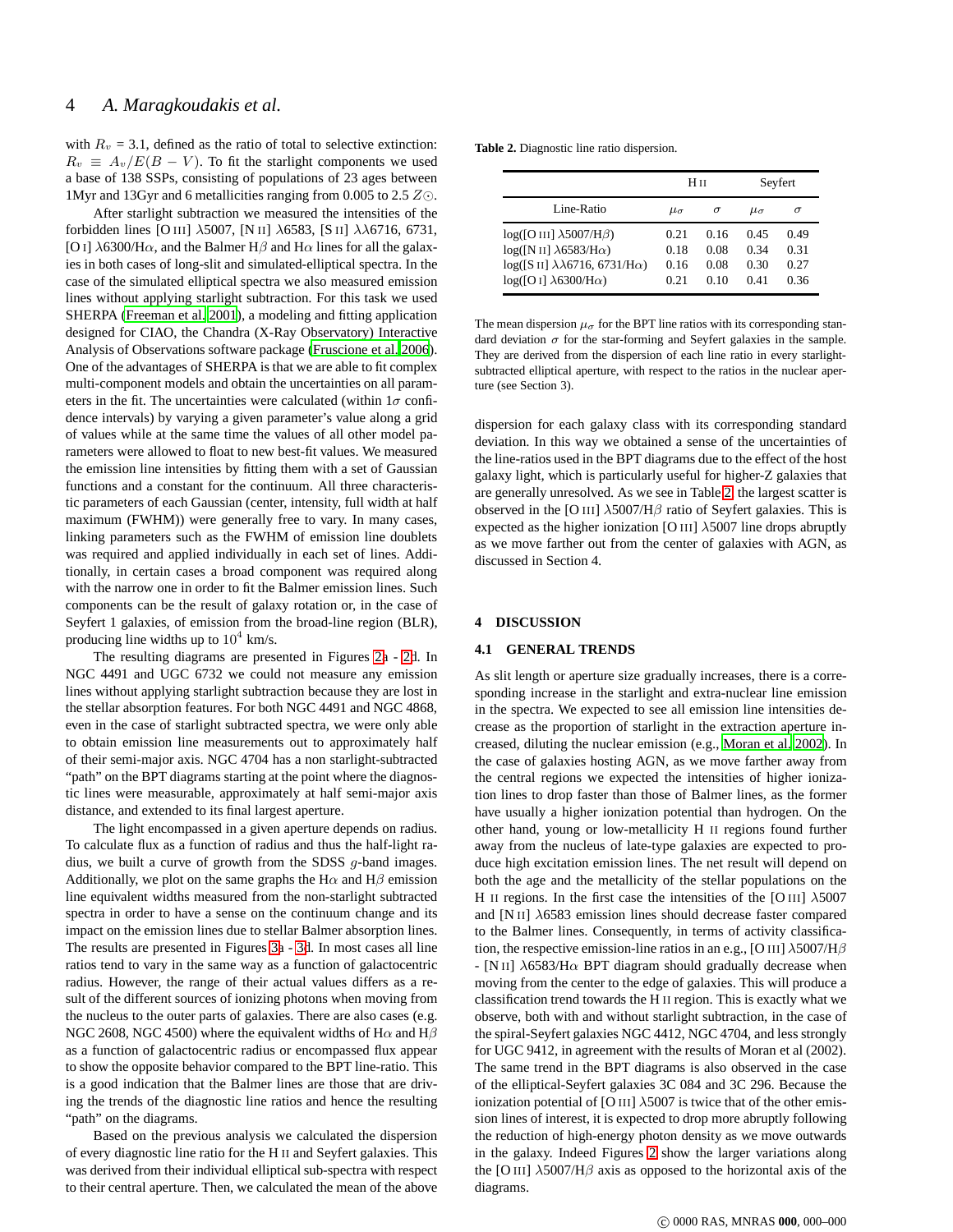

Figure 2. a The three line-ratio diagnostic diagrams for the star-forming galaxies NGC 2608, NGC 4500, and NGC 4868, presenting a small decrease in their line-ratios with increasing aperture. The solid line represents the simulated elliptical apertures, starting from the smallest one around the nuclear region (red circle) up to the largest covering the entire galaxy (green triangle). The dashed line shows the ratios without starlight subtraction, with the purple circle indicating the spectrum from the smallest aperture and the blue square the largest one. The ratios based on the long-slit apertures is shown with the dash-dot line with the yellow circle representing the central aperture, often coincident with the central elliptical aperture, and the upside-down orange triangle the aperture along the full length of the major axis of the galaxy. On some occasions the starting points of the two methods slightly differed, because the central elliptical aperture was often 5 pixels wide and hence encloses more light than the central long-slit aperture, being always 3 pixels wide.

c 0000 RAS, MNRAS **000**, 000–000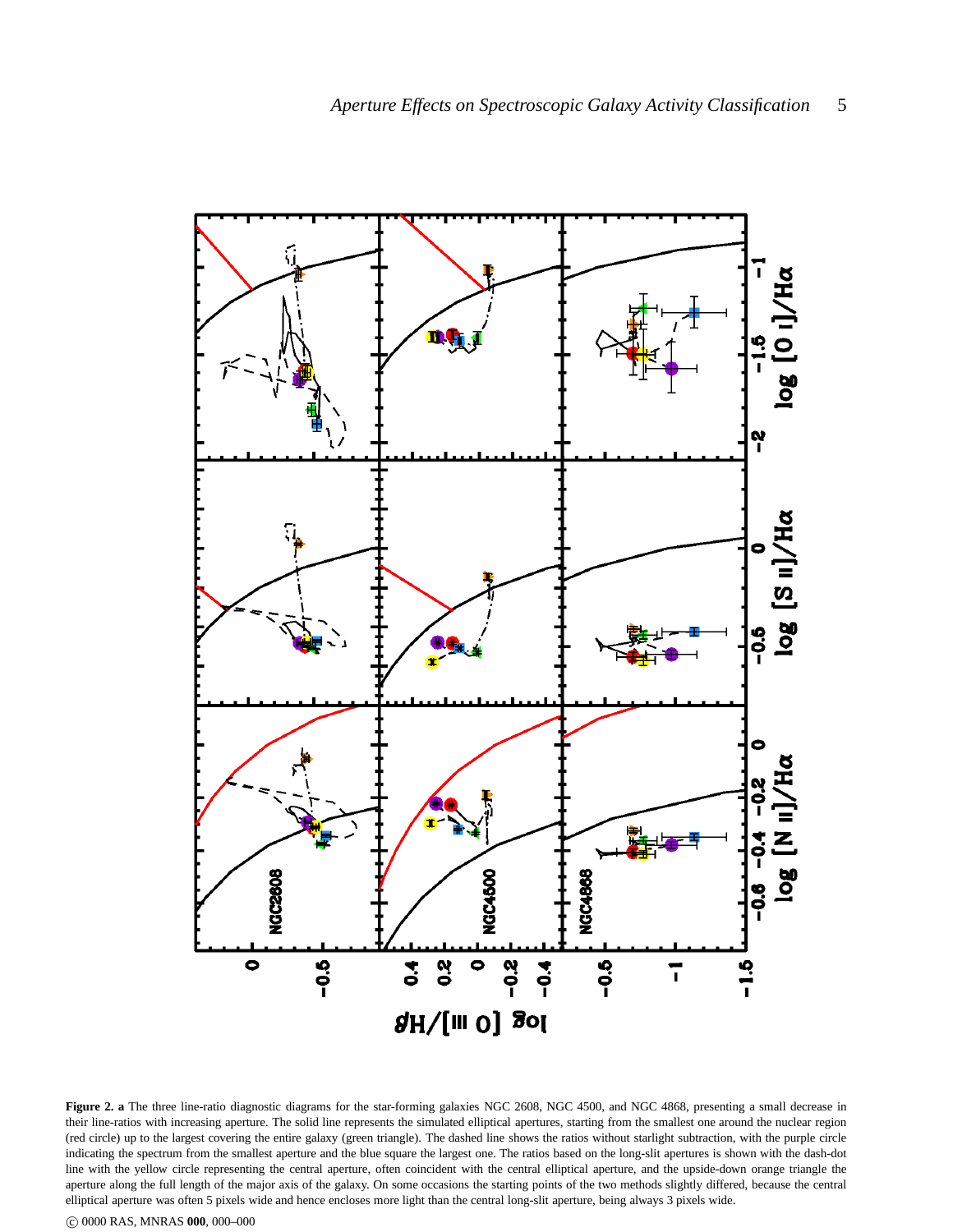

Figure 2. b The BPT diagrams of star-forming galaxies NGC 3306, NGC 4491, NGC 5660 and NGC 2731, with the three first presenting an upward trend on the [O III]  $\lambda$ 5007/H $\beta$  axis with increasing aperture.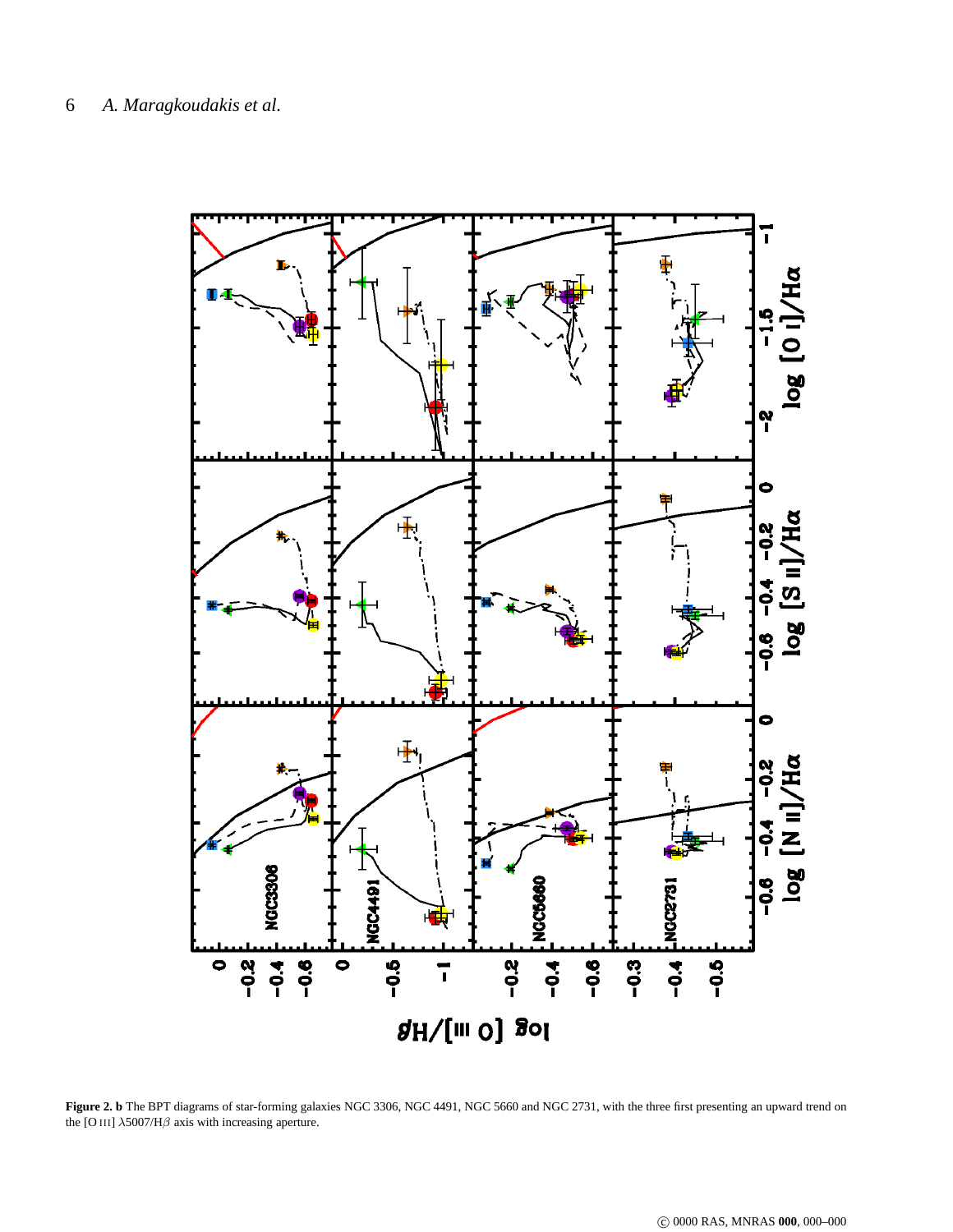

**Figure 2. c** The BPT diagrams of the three spiral-Seyfert galaxies NGC 4412, NGC 4704, UGC 9412 and LINER UGC 6732. The line-ratio decrement with increasing aperture is clearly visible in the case of the Seyfert galaxies.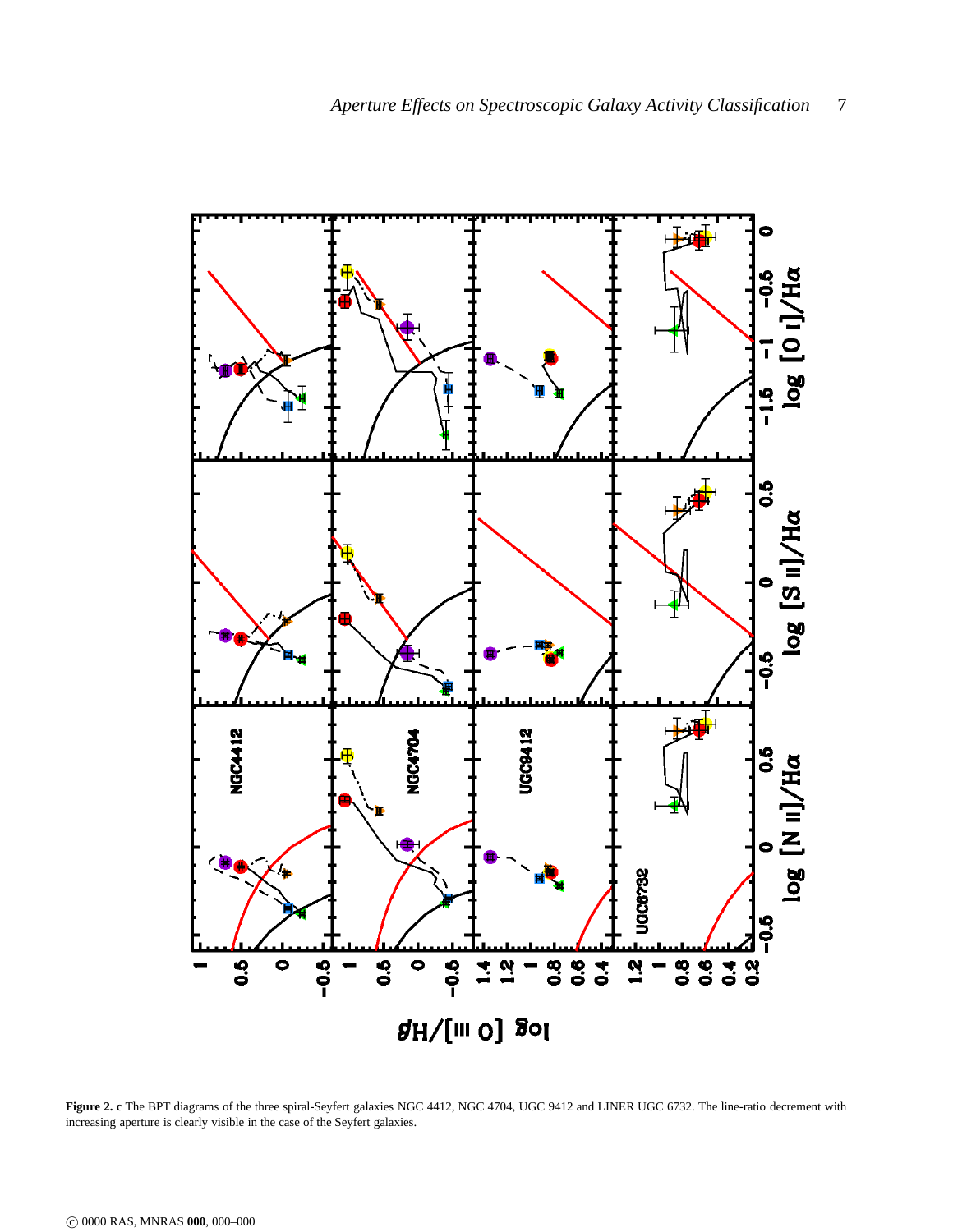

<span id="page-7-0"></span>**Figure 2. d** The BPT diagrams of the elliptical galaxies 3C 033, 3C 084 and 3C 296, without applying the long-slit method. Galaxy 3C 296 had no visible emission lines without starlight subtraction, while the [S II]  $\lambda\lambda$ 6716, 6731 doublet was not detected even after starlight subtraction; hence there is no available  $[S_{II}]/H\alpha$  BPT diagnostic for this galaxy.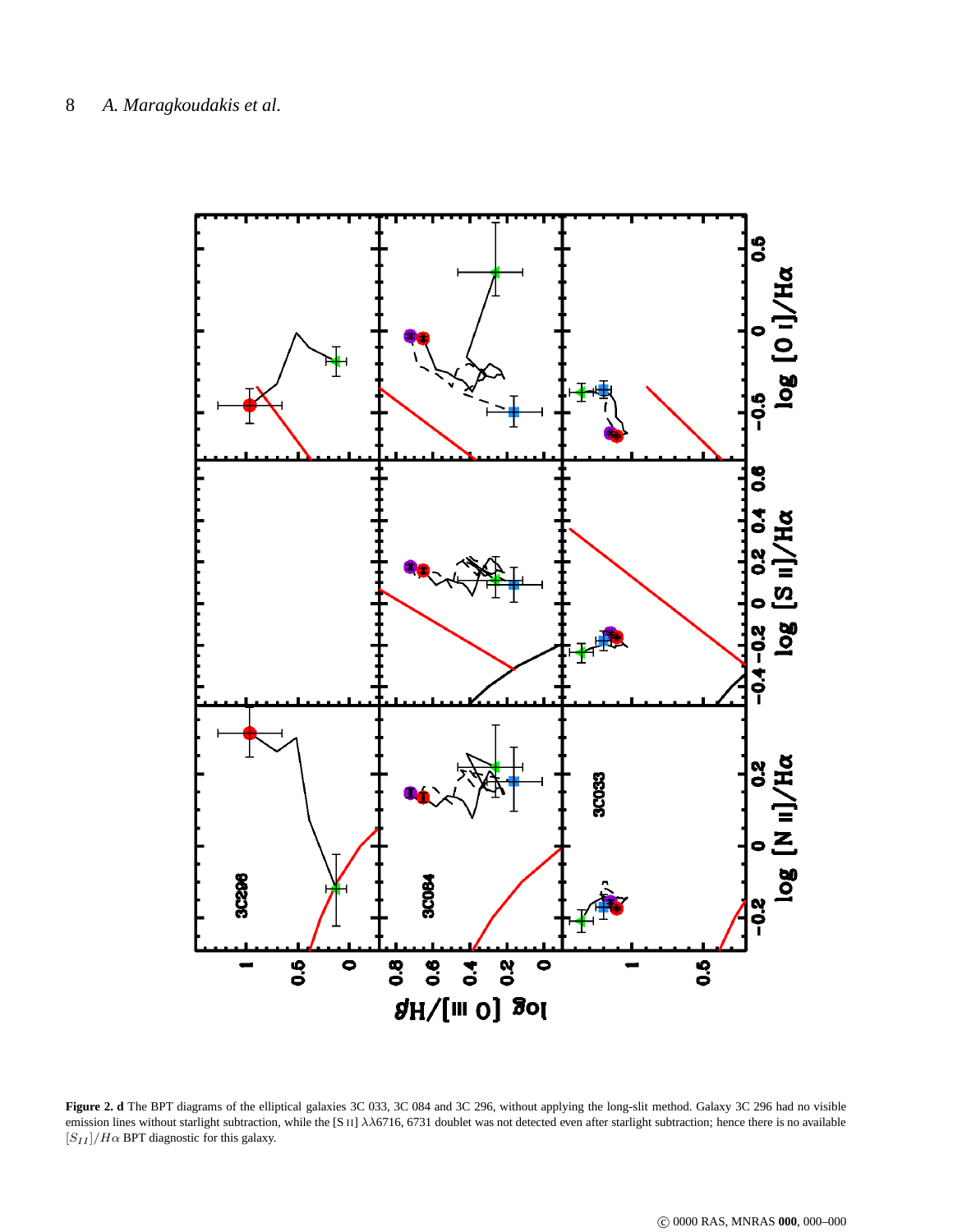

Figure 3. a Radial dependence of line ratios and equivalent widths measured in simulated elliptical apertures. On the left side of each panel, the abscissa is light enclosed relative to total light of the galaxy. The right-side abscissas are radius relative to the galaxy's half-light radius. Line ratios are shown after starlight subtraction and given in decimal logarithms. Equivalent widths are in Ångstrom units as observed prior to starlight subtraction. The plots of NGC 2608, NGC 2731, NGC 3306, and NGC 4412 are shown here.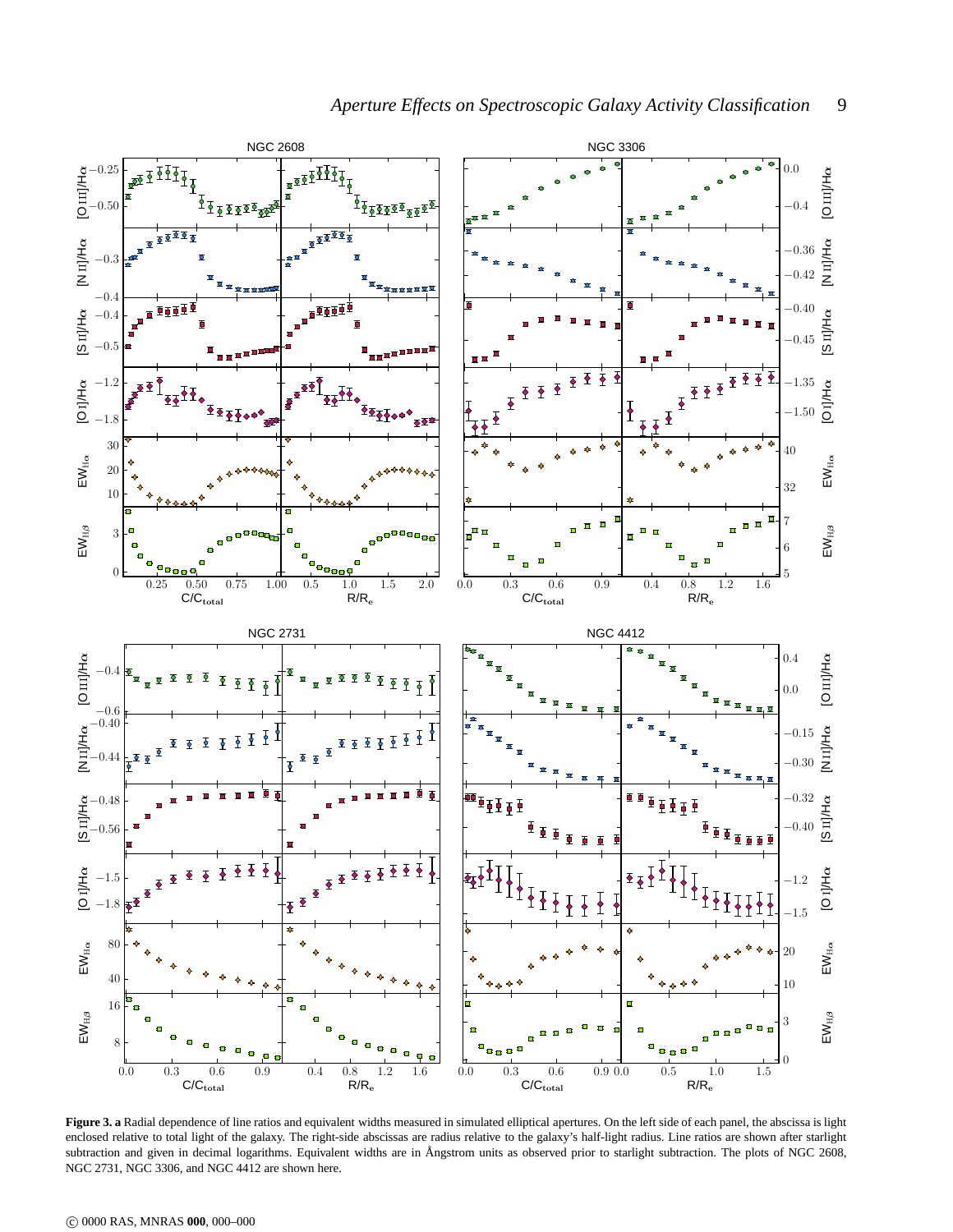

**Figure 3. b** The plots of NGC 4491, NGC 4500, NGC 4704, and NGC 4868.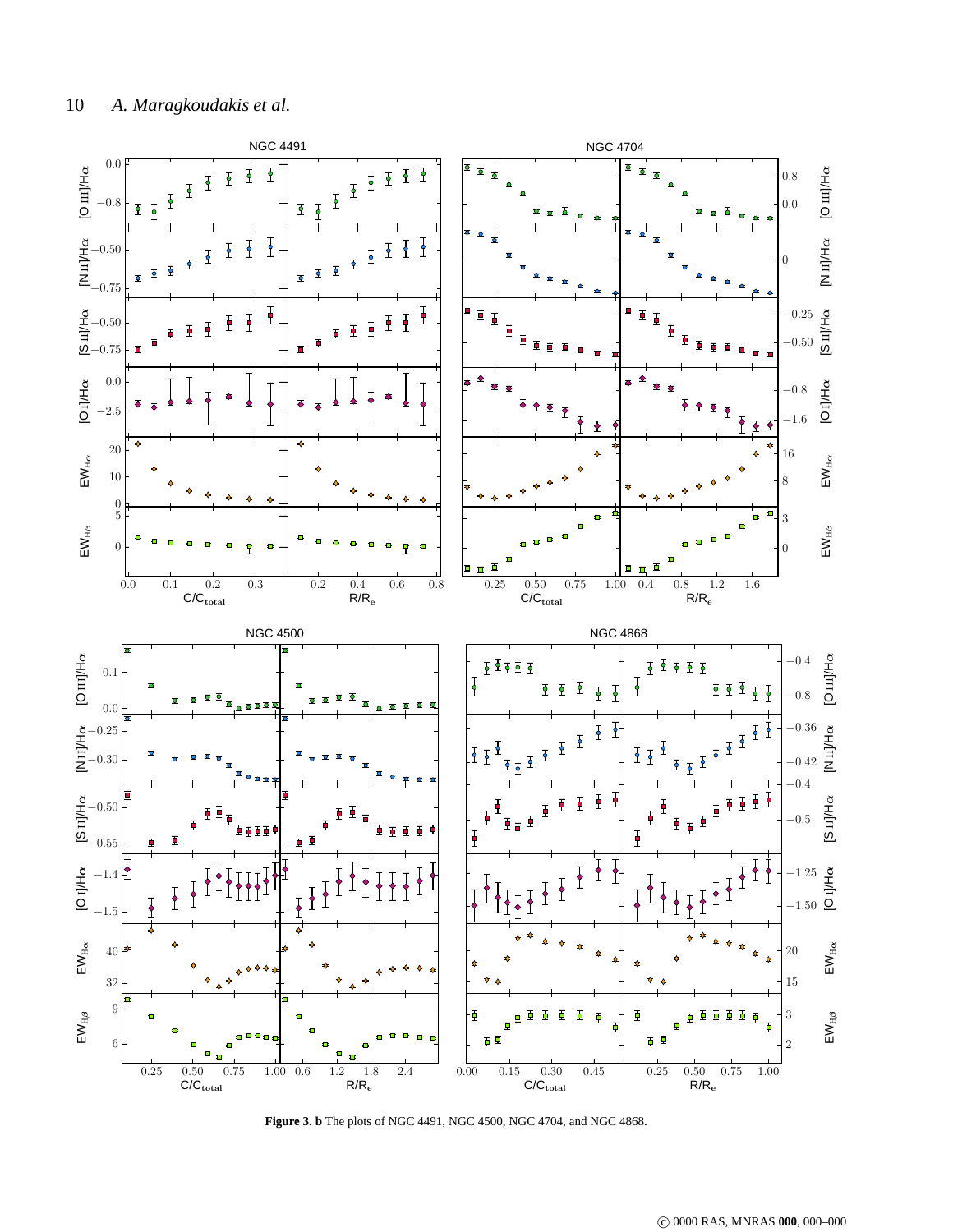

**Figure 3. c** The plots of NGC 5660, UGC 6732 and UGC 9412. In the case of UGC 6732 the equivalent widths of Hα and Hβ are plotted up to the point that the lines were visible.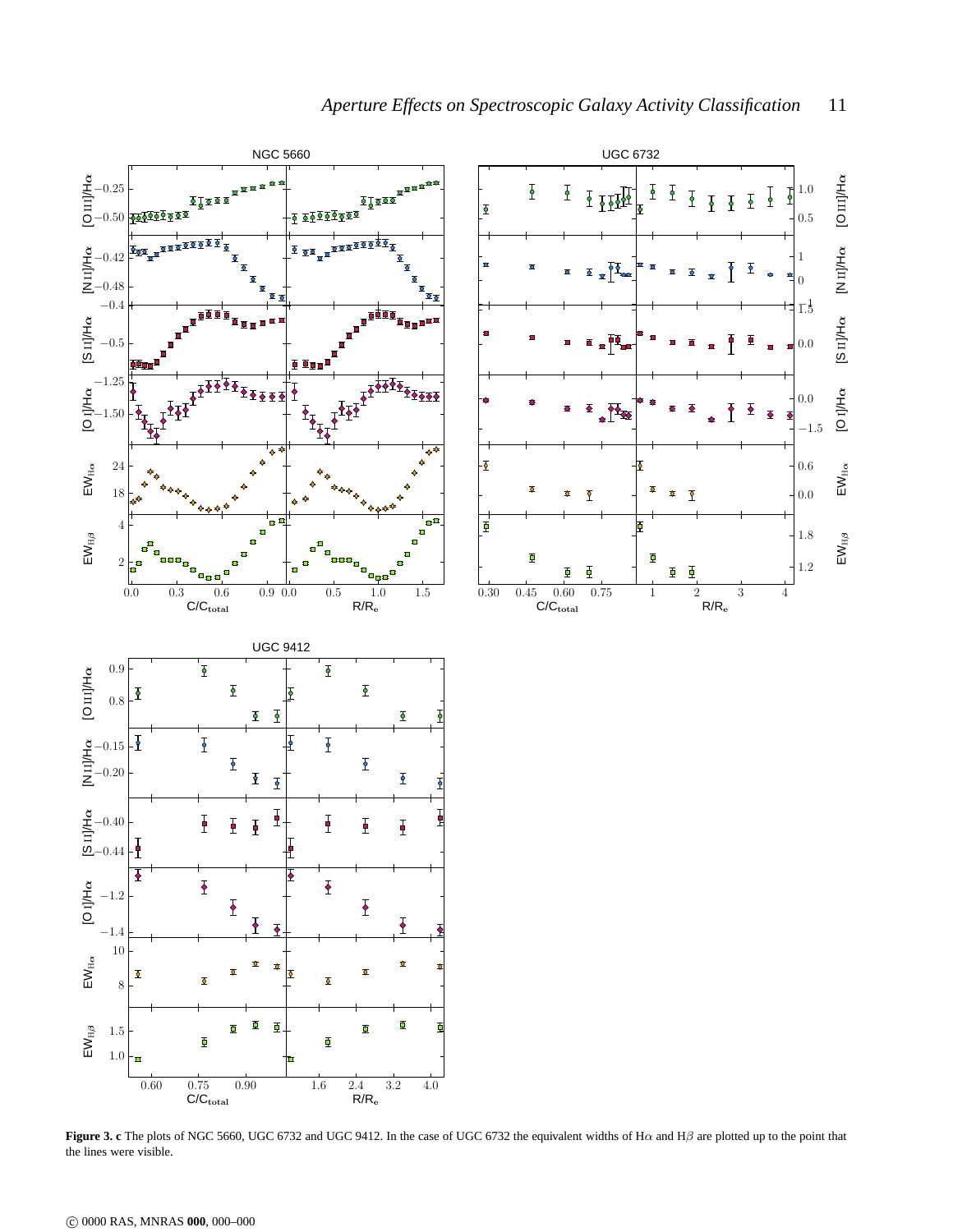

<span id="page-11-0"></span>**Figure 3. d** The plots of the elliptical galaxies 3C 033, 3C 084 and 3C 296. No [S II] λλ6716, 6731 emission lines or Hβ equivalent widths were measured for 3C296.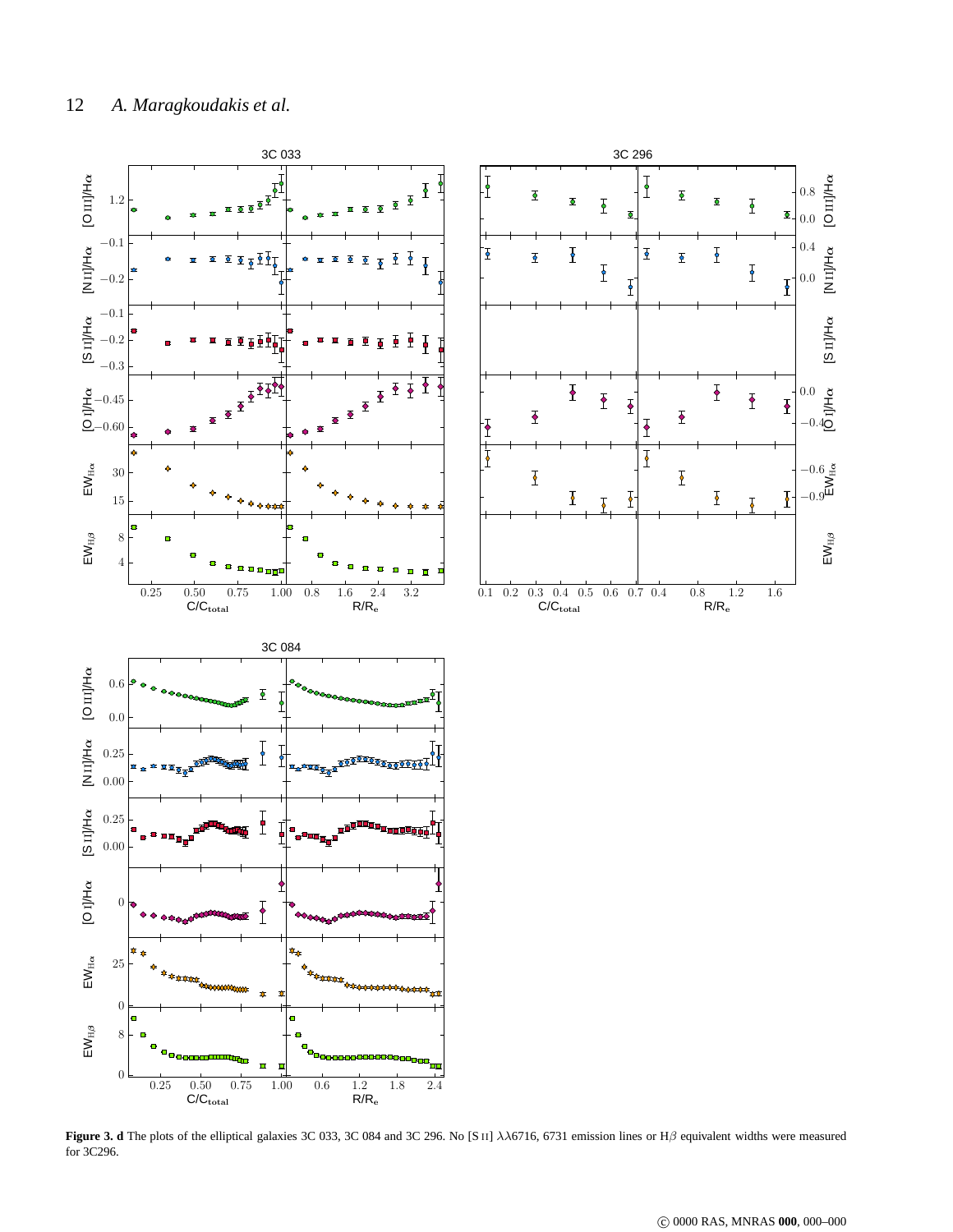# **4.2 TRENDS IN LATE-TYPE GALAXIES**

For the spiral galaxies, we see two different trends. Some galaxies (NGC 4500, NGC 4868) show lower [O III]  $\lambda$ 5007/H $\beta$  values with increasing aperture, in line with our expectations. On the other hand, four galaxies (NGC 3306, NGC 4491, NGC 5660, and UGC 6732) show ratios moving towards the upper, higher excitation regions of the diagnostic diagrams. This behavior is apparent in all types of analysis (long-slit, elliptical aperture with/without starlight subtraction). Of these galaxies NGC 3306, NGC 4491, and NGC 5660 are classified as star-forming, while UGC 6732 is classified as LINER based on their long-slit spectra of their nuclear  $(3.5''$  or  $5.85''$  x  $3'')$  regions. Star formation does not occur exclusively in the nuclei of galaxies but is distributed throughout the galactic disk [\(e.g. Kennicutt et al. 1989](#page-15-26)). Star-formation activity of different ages, occurring in various areas throughout the galaxy, will produce ionizing continua of different shapes with more recent starbursts giving the most energetic photons. As seen in the twodimensional spectra and the SDSS g-band and GALEX near-UV images of galaxies NGC 3306 and NGC 5506 (Figure [4\)](#page-13-0), several star-forming clumps are present on their spiral arms. Our spectra of these knots shows that their [O III]  $\lambda$ 5007-line intensity is greater than that of the central star-forming region, indicating a harder ionizing continuum and hence younger stellar populations. A similar effect could arise from metallicity gradient observed in galaxies. These effects can explain the increasing excitation of NGC 3306 and NGC 5660 (Figure [2b](#page-7-0)). The result highlights how morphology and galaxy structure can affect the analysis and the activity classification even of pure star-forming galaxies even though the line ratios remain within the star-forming range at all radii.

Interarm regions of galaxies should enhance the overall starlight component of the spectrum because interstellar gas is mostly absent from those regions. Even if there is any small amount of gas, the evolved stars present there are not capable of ionizing it. With respect to the integrated spectrum, this means that the spectral absorption features will intensify while the emission lines will remain almost constant. When applying starlight subtraction, the additional stellar populations encountered in the interarm regions can introduce complications to the fit, leading to an overestimation (or underestimation) of the starlight continuum. In turn, this would lead to a larger (or smaller) estimation of the Balmer absorption line equivalent widths, and the resulting subtraction of the stellar continuum would have an impact on the flux of Balmer emission lines. Lower values of the  $H\beta$  emission line results in higher placement of the galaxy in all BPT diagrams. Furthermore, when constructing the elliptical apertures, considering that the elliptical annulus size increases as we move towards the outer regions of a galaxy while the rectangular regions always maintain a fixed size, the resulting weight used to multiply the rectangular region's spectrum will increase with respect to the radius. In the case of the interarm regions this will produce a spectrum of intense absorption features and increasing starlight continuum resulting in reduced apparent intensity of the  $H\beta$  emission line. This is applicable not only in interarm regions but also in the extra-nuclear regions of galaxies with low star-forming activity in general. This could be the case in NGC 4491, where the quality of the elliptical simulated spectra dropped dramatically as we expanded the apertures towards the galaxy edges, and we were able to measure the emission line ratios out to approximately half of the surface area. This effect could be the source of the apparent (but not significant) upward trend for NGC 4491 on the diagnostic diagrams. Correspondingly, this could also apply for UGC 6732 where the initial (nuclear) and the final (simulated integrated) spectra have similar [O III]  $\lambda$ 5007/H $\beta$  ratio within their uncertainties.

Regarding the behavior of galaxies along BPT horizontal axis, excluding NGC4491 and NGC4868 which give simulated elliptical aperture spectra of lower quality, the rest of the sample tends to move towards the left side on the diagnostics as expected. The lower ionization potential of [N II]  $\lambda$ 6583, [S II]  $\lambda\lambda$ 6716, 6731 and [O I]  $\lambda$ 6300/H $\alpha$ , compared to [O III]  $\lambda$ 5007, allows less energetic photons to ionize these species in gaseous regions farther away from the center and hence generate a less dramatic reduction in their line ratios, resulting in smaller shifts along the horizontal axis of all three diagnostic compared to the [O III]  $\lambda$ 5007/H $\beta$  variations.

For three galaxies in the sample (NGC 2608, NGC 4412, and NGC 4704), we observe an actual change in their activity classification based on the elliptical-aperture simulation method in at least one of the three diagnostic diagrams, while three more galaxies (NGC 2731, NGC 4491 and NGC 4500) have a change in their classification based on the varying standard-long-slit method. NGC 4412 and NGC 4704, classified as Seyfert based on their nuclear spectra, fall into the star-forming region of all three diagrams. (If we omit starlight subtraction they fall into the TO region in the  $[N_{II}] / H \alpha$  diagnostic). Finally, NGC 2608 along with NGC 4412 and NGC 4704 undergo a change in classification towards the TO region in the [N II]  $\lambda$ 6583/H $\alpha$  diagnostic at an aperture covering approximately half of their surface. This is demonstrating an intermediate stage of the aperture effect that can be encountered when observing with a fiber, where a portion of the galaxy including the nucleus is observed rather than just the central region or the total surface.

## **4.3 TRENDS IN EARLY-TYPE GALAXIES**

Early type galaxies are nearly devoid of star-forming activity, simplifying in principle the complications found in late-type galaxies with extra-nuclear star formation. The sample of elliptical galaxies follows the same trend as spiral-Seyfert galaxies, that is towards lower excitation with increasing radius (Figure [2d](#page-7-0)). Again, the upward tendency of 3C 033 on the optical diagnostic diagrams can be attributed to the uncertainties in the emission-line measurements. 3C 296 appears to have an activity classification change from Seyfert to TO and LINER in the case of [N II]/H $\alpha$  and [O I]/H $\alpha$  diagnostics respectively. For this galaxy, we were not able to measure emission-lines without applying starlight subtraction, and even so the [S II] $\lambda$ 6716, 6731 doublet was not detected, hence no classification was acquired using the [S II]/H $\alpha$  diagnostic. The most intriguing aspect of this analysis for the elliptical subsample is that even when star-forming activity had no significant impact on the continuum subtraction, the host galaxys starlight could not be accurately removed. Galaxies fall lower in the BPT diagnostics as aperture increases even when starlight subtraction is applied, revealing the masking of the AGN features by the host galaxy's starlight.

# **4.4 THE EFFICIENCY OF STARLIGHT SUBTRACTION**

One might naively expect optimal subtraction of galaxy starlight to place the central and the larger aperture sub-spectra at the same location on the BPT diagrams. The previous Section demonstrates that this is not the case. We attribute this to two different reasons. First, as we showed, star-forming activity occurring outside the nucleus of a galaxy will influence the emission from the interstellar medium and hence the resulting classification in the BPT diagrams. This is a problem that starlight subtraction cannot account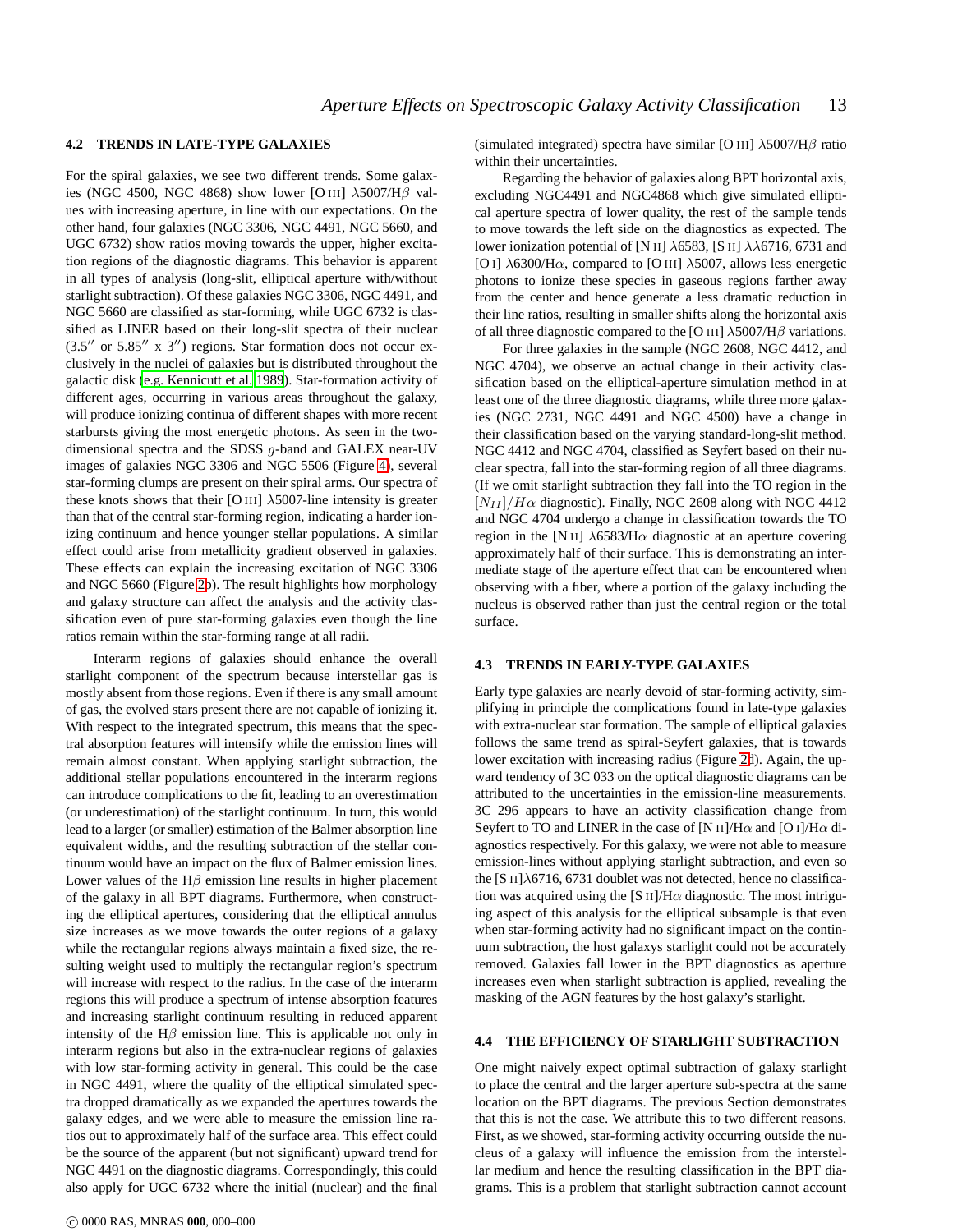# 14 *A. Maragkoudakis et al.*



**Figure 4.** Upper panel: SDSS's G-band (left), GALEX UV (middle), and two-dimensional spectrum around the Hα region for galaxy NGC 5560. The optical and UV images show star-formation clumps, while in the two-dimensional spectrum we see emission from regions away from the center. Lower panel: The same information for galaxy NGC 3306.

<span id="page-13-0"></span>for. The second reason is the possible errors of starlight subtraction. Uncovering the actual stellar populations of galaxies responsible for the continuum light diluting the emission lines is a challenging task even in the case of elliptical galaxies, which generally have simpler stellar populations than spiral galaxies. The stellar continuum is the result of the radiation from stars of different ages and metallicities. Due to the known age-metallicity degeneracy [\(Worthey 1994](#page-15-27)), different combinations of stellar populations can produce similar continuum shapes. Furthermore, the observed spectral shape and characteristics (e.g., the FWHM of absorption lines) are also affected by the stellar velocity dispersion and extinction, both important parameters used when fitting the actual spectrum of a galaxy. Most importantly the limited number of stellar lines available after excluding the Balmer lines does not allow for an accurate and unique decomposition of the stellar component. In this respect methods based on fitting elliptical galaxy templates (e.g., [Ho, Filippenko & Sargent 1997a\)](#page-15-10) rather than combination of single stellar population (e.g., STARLIGHT) could be more robust, but they do not ensure a reasonable fit in every case.

Determining all the parameters affecting a galaxy spectrum is not a trivial process. Even small deviations from the actual parameters will produce an inaccurate stellar continuum, meaning that the subtraction from the observed spectrum may not reveal the proper emission-line characteristics. This will lead to the observed displacement in the BPT diagrams between the central and all intermediate and larger aperture spectra.

For galaxies hosting AGN there is an additional parameter influencing the result of the stellar component subtraction, and that is the inclusion or omission of the AGN continuum in the fit. Generally, a power-low component is used to fit the AGN continuum. The proper selection of the power-law index though is not a standard task as it can differ between galaxies. Consequently, without accounting separately for the AGN continuum, it is treated in the fit as part of the stellar continuum. This means that additional stellar populations may be used to supplement for the AGN continuum, producing a less accurate synthetic spectrum for subtraction. This

has a major effect in the estimated Balmer absorption lines intensities from the starlight. In particular, the true Balmer absoprtion depth will be less than the calculated values, and the recombination line fluxes will be over-corrected.

## **5 CONCLUSIONS**

Our analysis indicates that line ratios and consequently activity classification obtained from the SDSS 3′′ fibers can be affected by aperture effects. The proportions of nuclear and disk (stellar) light that enter an SDSS fiber depend on galaxy distance. Thus, AGN features' detectability are likewise a function of distance. The result could be a different activity classification than the one obtained from observations specifically from the central regions. This is crucial, because from the AGN identification standpoint one must solely concentrate on the central regions of a galaxy, while on the other hand when tracing star-formation it is essential, as proven in the analysis, that the whole surface must be scanned.

On the whole, both methods, fiber or a standard long slit, ascertain that galaxies will have a different placement in the BPT diagrams and on certain occasions a different classification as more starlight is included in the aperture of spectral extraction. Starlight subtraction does not change significantly this effect, but it helps in some cases to measure emission lines, especially of higher ionization, that are otherwise completely lost in the stellar continuum. As demonstrated here reality appears to be more complex, with extra-nuclear star-forming activity (which cannot be subtracted) seriously influencing the photometry from large apertures. Lowactivity galaxies (Low-luminosity AGN (LLAGN), Starburst, LIN-ERs, and TO) seem to be more affected by star-forming activity throughout the galactic disk, often increasing their lower-ionization emission-line intensities and placing them higher in the activity classification diagrams. A larger sample of galaxies would prove beneficial in order to identify trends in the way galaxies are classified depending on the amount of host galaxy's light that is in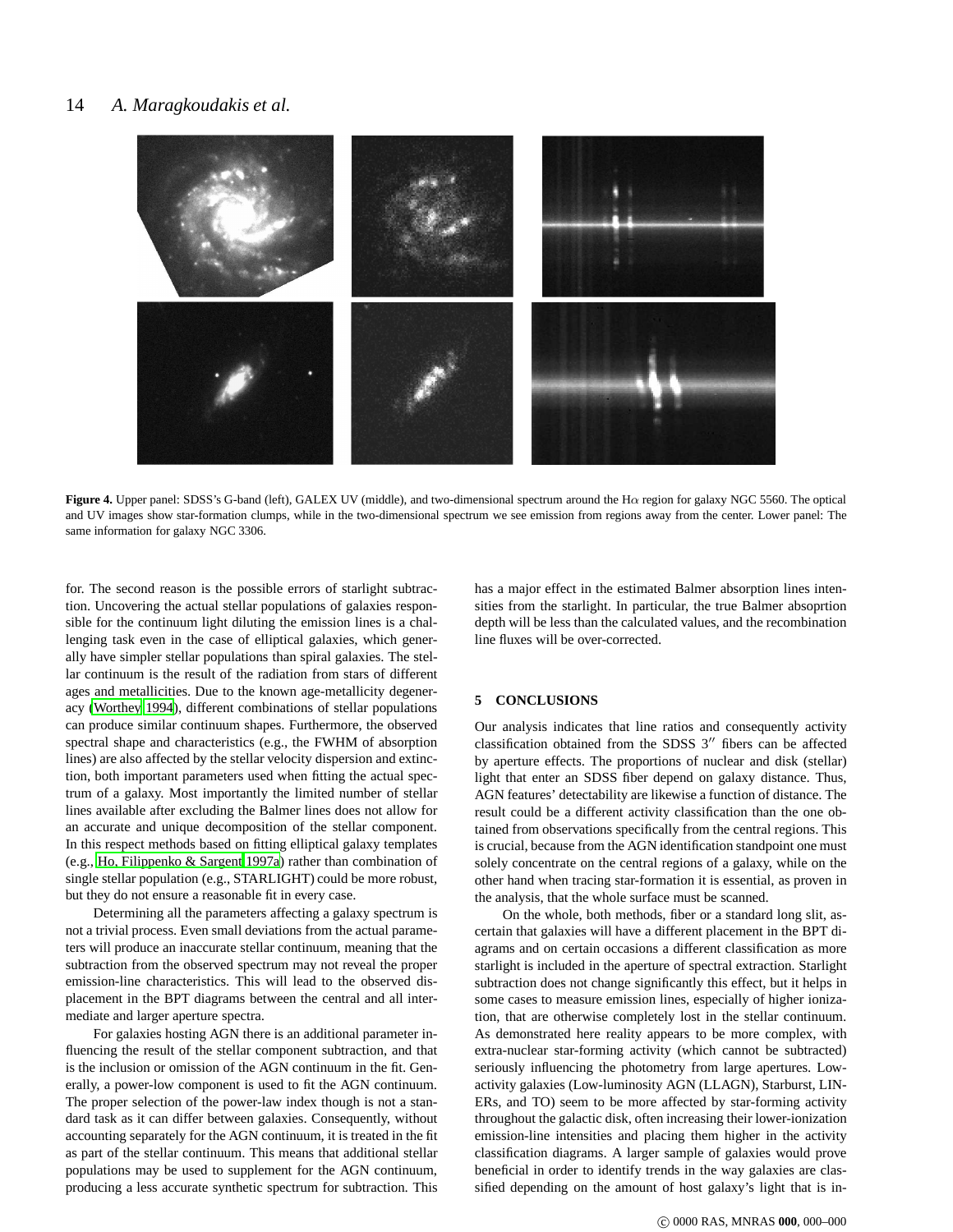corporated during their observations and furthermore examine the importance of their morphology by using as many different morphological types as possible.

# **ACKNOWLEDGMENTS**

This work was supported by a "Maria Michail Manasaki" bequest fellowship. A. Maragkoudakis acknowledges partial support by HST grant AR-12621-01-A. A. Zezas acknowledges partial support by NASA grant NNX12AN05G, and Chandra grant AR1-12011X. We would like to thank the referee for his/her useful comments and suggestions which have improved the clarity of this paper. We also thank observers P. Berlind and M. Calkins for performing the FLWO observations. Funding for SDSS-III has been provided by the Alfred P. Sloan Foundation, the Participating Institutions, the National Science Foundation, and the U.S. Department of Energy Office of Science. The SDSS-III web site is [http://www.sdss3.org/.](http://www.sdss3.org/) SDSS-III is managed by the Astrophysical Research Consortium for the Participating Institutions of the SDSS-III Collaboration including the University of Arizona, the Brazilian Participation Group, Brookhaven National Laboratory, Carnegie Mellon University, University of Florida, the French Participation Group, the German Participation Group, Harvard University, the Instituto de Astrofisica de Canarias, the Michigan State/Notre Dame/JINA Participation Group, Johns Hopkins University, Lawrence Berkeley National Laboratory, Max Planck Institute for Astrophysics, Max Planck Institute for Extraterrestrial Physics, New Mexico State University, New York University, Ohio State University, Pennsylvania State University, University of Portsmouth, Princeton University, the Spanish Participation Group, University of Tokyo, University of Utah, Vanderbilt University, University of Virginia, University of Washington, and Yale University. This research has made use of the NASA/IPAC Extragalactic Database (NED) which is operated by the Jet Propulsion Laboratory, California Institute of Technology, under contract with the National Aeronautics and Space Administration.

### **APPENDIX A: GALAXY CHARACTERISTICS**

**NGC 2608**: A barred spiral galaxy classified as star-forming based on the standard long-slit analysis of the nuclear spectrum. The galaxy changes its activity classification towards the TO region for intermediate aperture sizes and falls into the LINER region for the largest apertures in the long-slit approach. A large portion of the slit, oriented along the major axis, passes through an extensive interarm region. This could be responsible for the decrement in the flux of the Balmer lines (see the corresponding  $H\alpha$  equivalent width plot), producing the upward and towards the right tendency on the BPT diagrams at small to intermediate sized apertures. Then, at larger apertures, the slit falls upon the spiral arm regions where we observe a gradual increase in the Balmer line flux and decrease of the BPT line ratios.

**NGC 2731**: A spiral star-forming galaxy with almost no scatter at the [O III]  $\lambda$ 5007/H $\beta$  axis but with significant variation towards the right side of the BPT diagrams mostly in the long-slit approach. As discussed previously, this is a case where the higher ionization [O III]  $\lambda$ 5007 line incrementally decreases at faster rates compared to lower ionization lines as we move farther out from the nucleus of the galaxy. In the long-slit method the galaxy reaches the TO and LINER region at larger apertures.

**NGC 3306**: This is a barred-spiral galaxy and one of the starbursts in the sample having an upward movement on the BPT diagrams with increasing aperture. Several younger, extra-nuclear starforming clumps on the spiral arms produce a harder ionizing continuum, which results in the upward behavior observed. Though close to the pure star-forming distinguishing line, it only relocates to the TO region for the largest apertures in the long-slit method.

**NGC 4412**: This is a typical example of a spiral Seyfert-2 galaxy having its AGN features obscured with increasing aperture and starlight. Regarding the change of its activity classification, the galaxy falls into the TO and star-forming regions in both methods and passes through the LINER region for intermediate apertures in the long-slit method.

**NGC 4491**: An early-type, barred spiral galaxy producing moderate-quality simulated elliptical spectra that have an upward trend on the BPT diagrams. No emission lines were measured without performing starlight subtraction. The two-dimensional spectrum doesn't show any evidence of extra-nuclear star-forming activity, and because the produced elliptical spectra were of moderate-quality it is possible that the applied starlight subtraction could have overestimated the flux on the absorption Balmer lines. This would give a smaller flux on the Balmer emission lines and would result in the observed upward behavior on the diagrams.

**NGC 4500**: Another early-type, barred spiral galaxy maintaining a TO classification in the [N II]  $\lambda$ 6583/H $\alpha$  diagnostic and a star-forming classification in the [S II]  $\lambda\lambda$ 6716, 6731/H $\alpha$ , and [O I]  $\lambda$ 6300/H $\alpha$  diagrams. The galaxy only passes into the LIN-ERs' region at the largest apertures of the long-slit approach. Being in the TO region and very close to the maximum starburst line at its smallest aperture, the galaxy's possible AGN fraction appears to decrease with increasing aperture as in the case of Seyferts.

**NGC 4704**: This is a spiral Seyfert-2 galaxy showing a decrement of AGN characteristics with increasing aperture. The galaxy falls into the star-forming region passing through the TOs at intermediate apertures. Without starlight subtraction emission lines emerge approximately at half major semi-axis radius.

**NGC 4868**: An early-type spiral galaxy without notable scatter along all BPT axes, presenting no change of activity classification with increasing aperture. The galaxy's reddish color on the SDSS image and inspection of the two-dimensional spectrum suggests mild star-forming activity and agrees with the starforming classification and placement towards the lower end of the [O III]  $\lambda$ 5007/H $\beta$  axis.

**NGC 5660**: Another starburst, late-type spiral galaxy presenting an upward movement on the BPTs due to extra-nuclear starforming activity, as explained previously. Only the largest apertures cross the TO region in the [N II]  $\lambda$ 6583/H $\alpha$  diagnostic for the non-starlight-subtracted elliptical aperture and the standard longslit methods. In the other two diagnostics the galaxy remains in the star-forming region.

**UGC 6732**: This is a lenticular galaxy classified as LINER based on the long-slit analysis of the nuclear spectrum. It shows a small upward tendency on the BPTs which could be statistically insignificant due to the uncertainties of the emission-line measurements. In the [S II]  $\lambda\lambda$ 6716, 6731/H $\alpha$ , and [O I]  $\lambda$ 6300/H $\alpha$  diagnostics, the galaxy crosses the Seyfert region at intermediate apertures. No emission lines were measured without starlight subtraction.

**UGC 9412**: This spiral Seyfert-2 galaxy is the second most distant galaxy in the sample. It moves towards lower values of [O III]  $\lambda$ 5007/H $\beta$  with increasing aperture, an effect diminished when applying starlight subtraction. Despite the decreasing